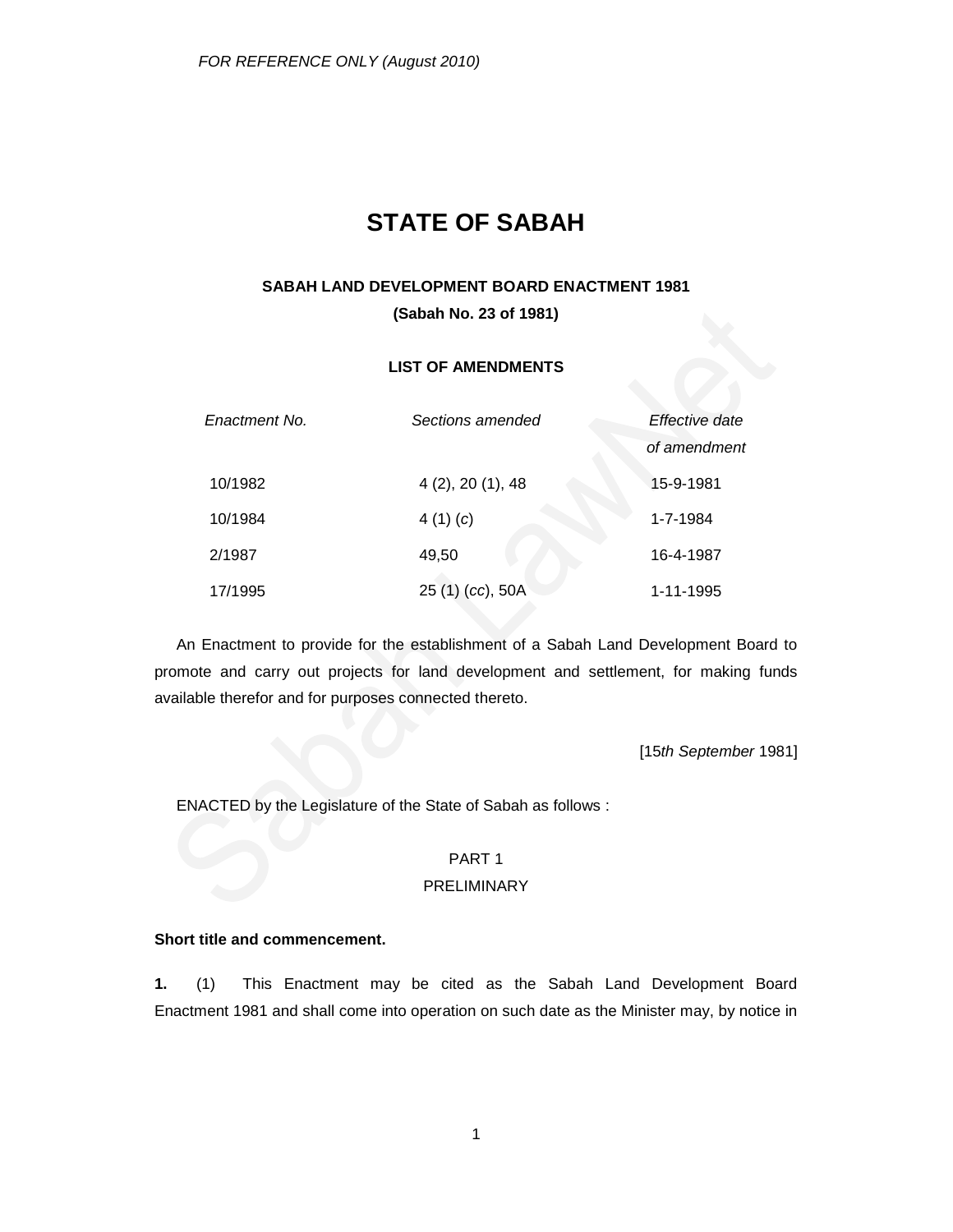the *Gazette* , appoint.

(2) The Minister may appoint different dates for the coming into operation of different parts or provisions of the Enactment.

# **Interpretation.**

**2.** In this Enactment, unless the context otherwise requires—

"Board" means the Sabah Land Development Board constituted under section 3;

―Chairman‖ means Chairman of the Board;

"Deputy Chairman" means Deputy Chairman of the Board;

"functions" includes powers and duties;

―General Manager‖ means the General Manager appointed under section 20 of the Enactment and includes any person for the time being so appointed to perform the duties of the General Manager;

"member" means a member of the Board including the Chairman and Deputy Chairman;

"Minister" means the Minister for the time being charged with responsibility for matters relating to land development and settlement.

# PART II

# ESTABLISHMENT AND CONSTITUTION OF BOARD

# **Establishment of Board.**

**3.** (1) As from the commencement of this Enactment there shall be constituted the ―Sabah Land Development Board‖ which shall be a body corporate with perpetual succession, capable of suing and being sued in its corporate name and with power to

l  $*$  In force 15th September 1981 - See G.N. 994/81.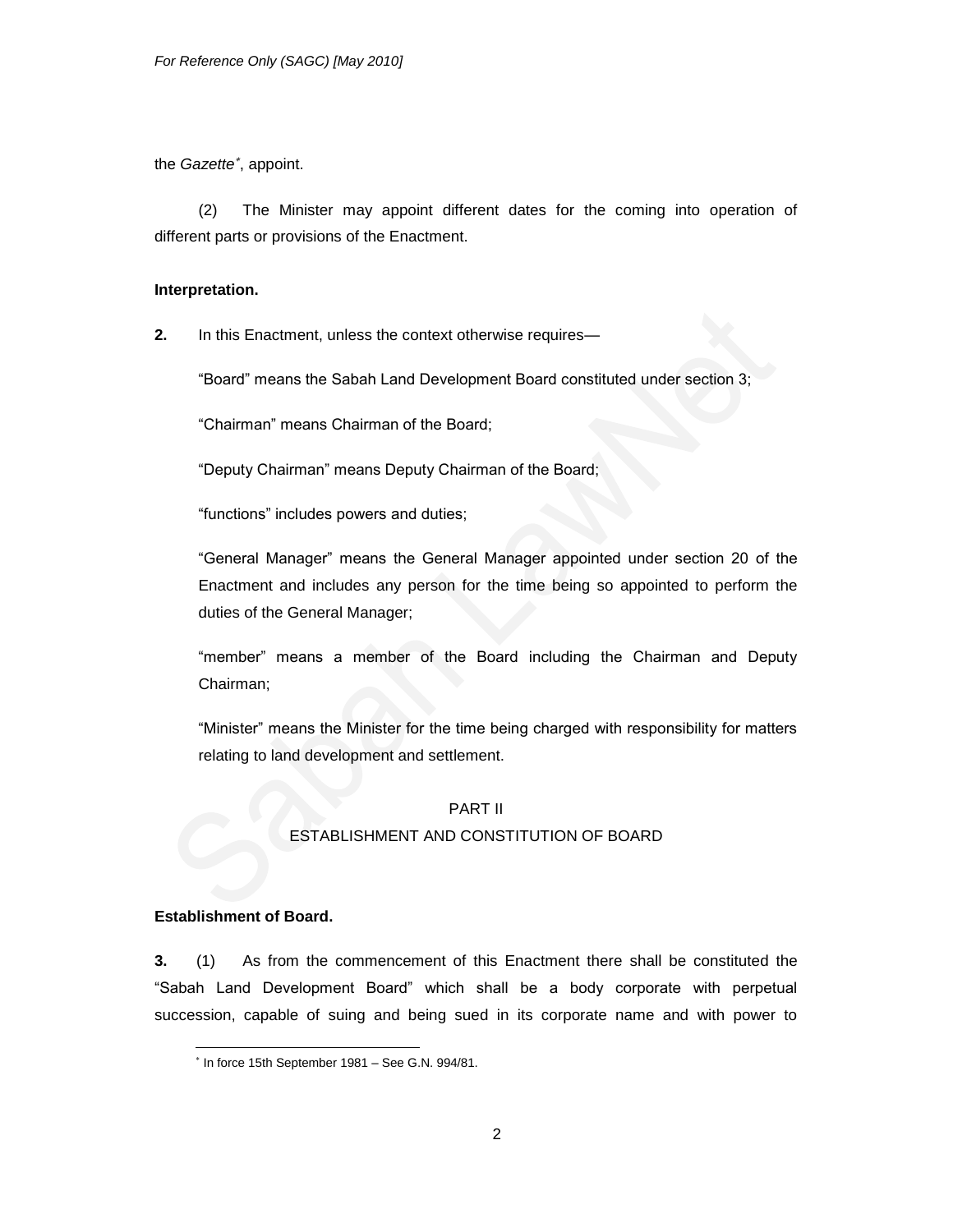purchase or otherwise acquire, hold, and exchange or alienate or otherwise deal with in any lawful manner whatsoever, any property movable and immovable, and to enter into contracts and generally to do such acts and things as a body corporate may do by law and as are necessary for, or incidental to, the carrying out its objects and the exercise of its powers as set out in this Enactment.

(2) The Board shall have a common seal which shall bear such device as the Board may approve and such seal may from time to time be broken, changed altered and made anew by the Board, as the Board may think fit.

(3) Until a common seal is provided under subsection (2), a stamp bearing the inscription "The Sabah Land Development Board" may be used as the common seal of the Board.

# **Composition of Board.**

**4.** (1) The Board shall consist of the following members-

- *(a)* a Chairman;
- *(b)* a Deputy Chairman;
- *(c)* not less than five and not more than seven other members; and
- *(d)* the person for the time being holding the office of the General Manager:

Provided that the General Manager shall not be entitled to vote at the meeting of the Board.

(2) The members as specified in paragraphs (*a*), (*b*), and (*c*) of subsection (1) shall be appointed by the Yang di-Pertua Negeri.

(3) A member who is an officer in the public service of the State may by instrument in writing addressed to the Chairman appoint another officer in the public service of the State as an alternate member who may attend on his behalf any meeting of the Board which such member is for any reason unable to attend and such alternate member when attending such meeting shall for all purposes be deemed to be a member of the Board.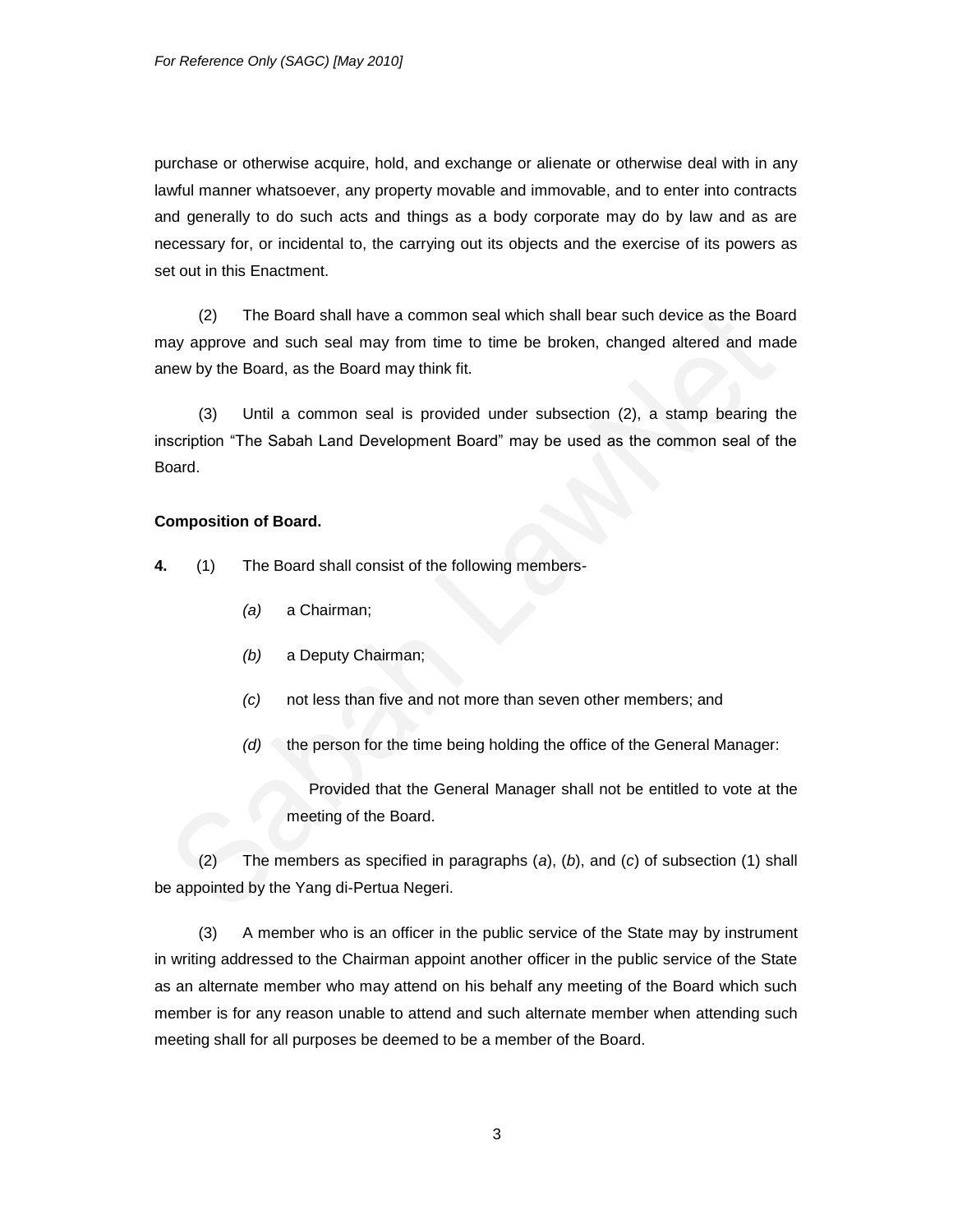(4) Subject to the provisions of section 7 of this Enactment, a member other than the General Manager shall hold office for a period of three years from the date of his appointment, and shall be eligible for re-appointment.

# **Resignation and revocation.**

**5.** (1) A member, other than the General Manager, may at any time resign his office by giving notice in writing to the Chairman.

(2) The appointment of a member may at any time be revoked by the Yang di-Pertua Negeri if he thinks it expedient to do so.

# **Disqualification from membership.**

**6.** The following persons shall be disqualified from being appointed as or, if appointed, remaining as a member—

- *(a)* a person who is of unsound mind or otherwise incapable of performing his duties or managing his affairs;
- *(b)* a person who is prohibited from being a director of a company under the provisions of any written law relating to companies;
- *(c)* a person who has been convicted of any offence involving fraud, dishonesty or moral turpitude; and
- *(d)* a bankrupt.

# **Vacation of office.**

- **7.** The office of a member, other than the General Manager, shall become vacant-
	- *(a)* on his death;
	- *(b)* if he is absent from three consecutive meetings of the Board without the special leave of the Chairman or leave of absence granted under this Enactment and the Board passes a resolution declaring his office vacant;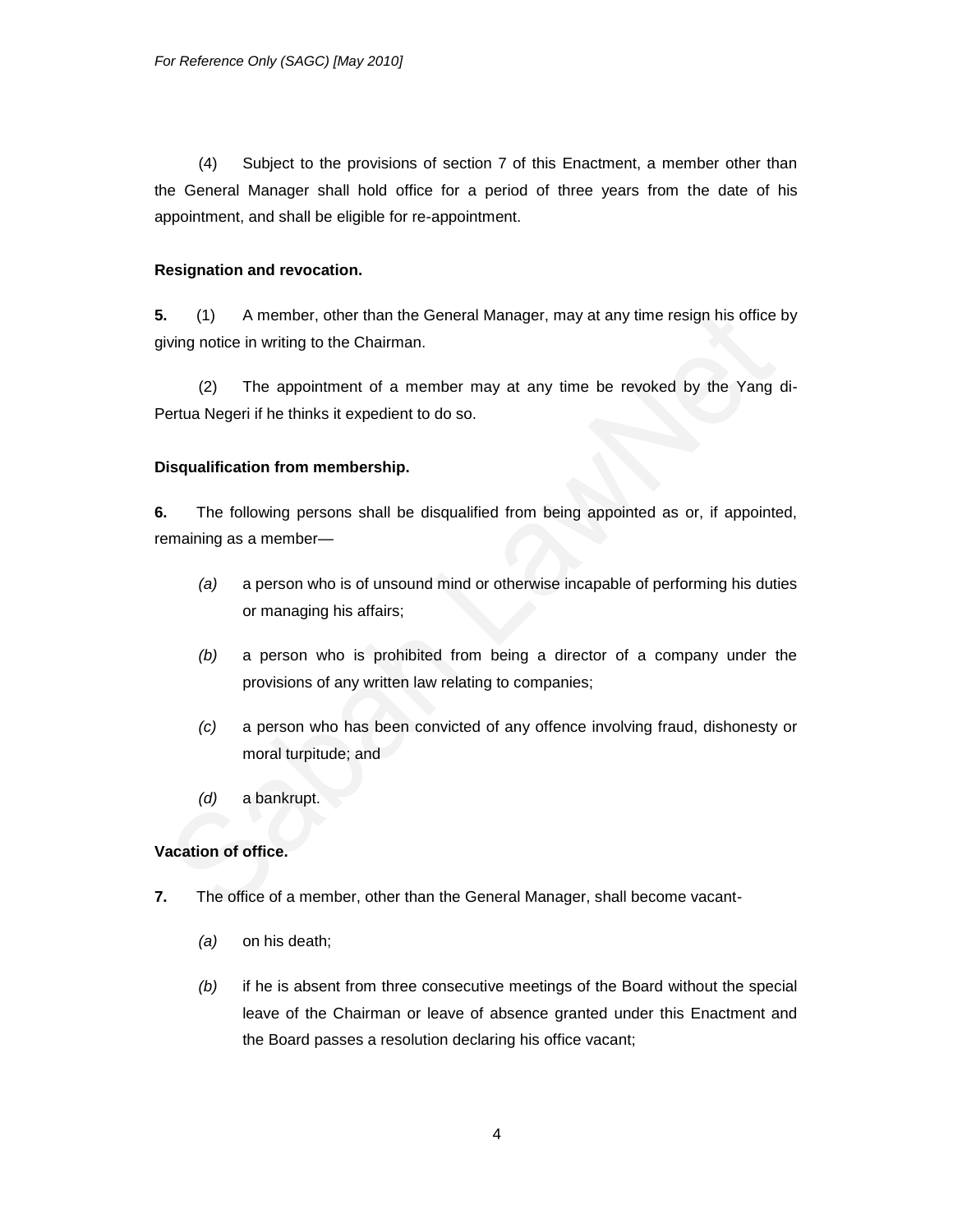- *(c)* if he resigns his office;
- *(d)* if he becomes disqualified for membership under section 6 of this Enactment;
- *(e)* if his appointment is revoked by the Yang di-Pertua Negeri.

# **Leave of absence.**

**8.** The Minister may grant to any member such leave of absence as the Minister may deem fit.

### **Casual vacancies and temporary membership.**

**9.** (1) If the office of a member, other than the General Manager, becomes vacant, the Yang di-Pertua Negeri may appoint another suitably qualified person to fill such vacancy for so long only as the member in whose place he is appointed would have held office.

(2) Where any member, other than the General Manager, is prevented by illness, absence from the State or other like cause from performing his duties as a member, the Yang di-Pertua Negeri may appoint any suitably qualified person to act as deputy for such member during such period as he is so prevented from performing his duties.

# **Remuneration of members of Board.**

**10.** There shall be paid to the members, or to such of them as the Minister may determine, such salaries, fees and allowances out of the funds of the Board as the Minister may from time to time approve.

# PART III PROCEDURE OF BOARD

# **Meetings.**

**11.** (1) The Board shall meet as often as may be necessary or expedient for the transaction of its business and such meetings shall be held at such places and times as the Chairman may determine: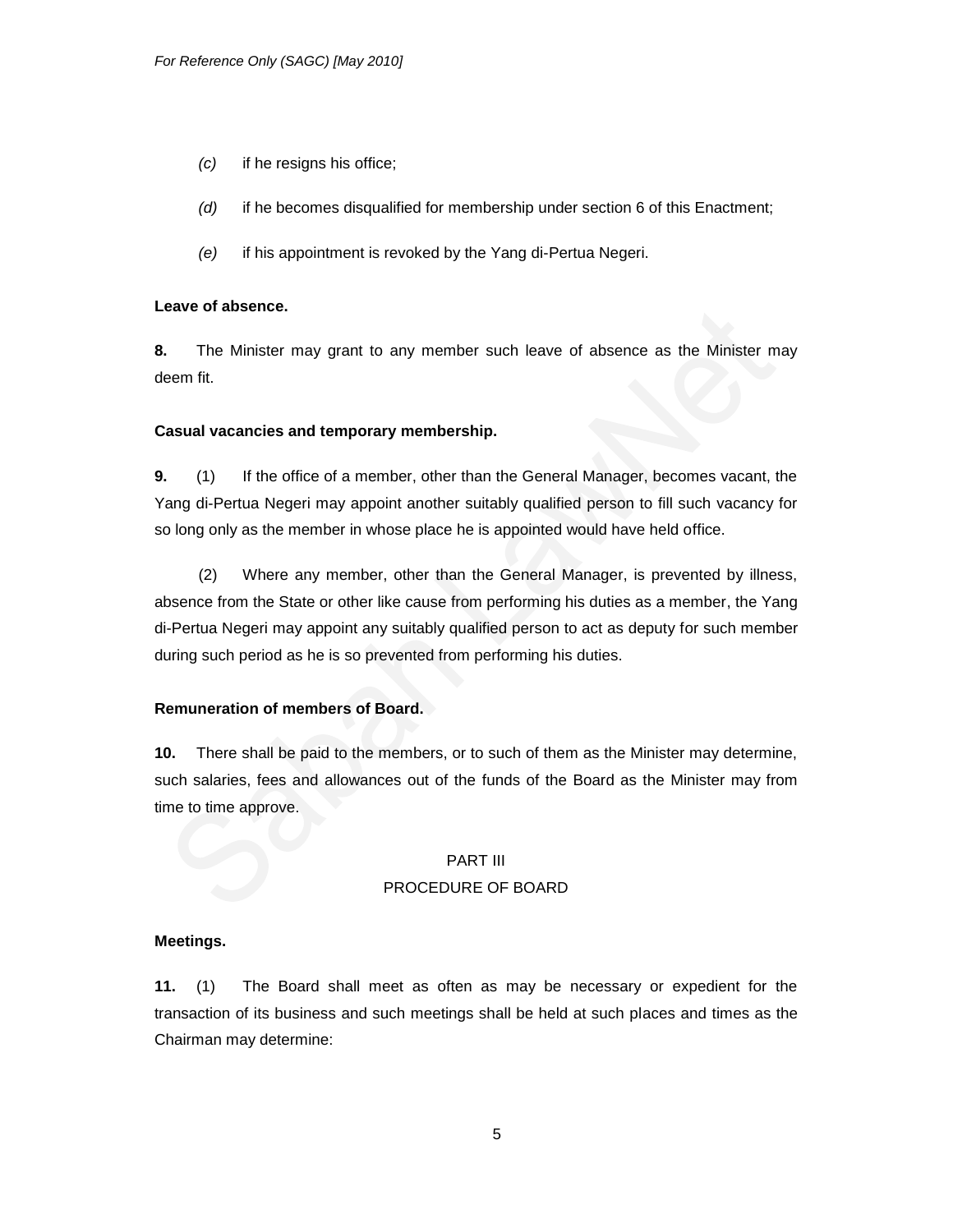Provided that the Chairman shall not allow more than three months to elapse between such meetings.

(2) Where not less than three members, by notice in writing signed by them and addressed to the Chairman, request that a meeting of the Board be held for any purpose specified in such notice the Chairman shall, within seven days of the receipt by him of such notice, convene a meeting accordingly.

#### **Procedure of meetings.**

**12.** (1) The quorum necessary for the transaction of the business of the Board shall be five.

(2) In the absence of the Chairman from any meeting of the Board, the Deputy Chairman shall preside thereat and, in the absence of both the Chairman and the Deputy Chairman, the members present shall elect one of their number to preside thereat.

(3) Questions arising at any meeting of the Board shall be decided by the votes of the majority of those present and voting thereon, and in the case of an equality of votes, the Chairman or other person presiding at such meeting shall have a second or casting vote.

(4) Subject to the provisions of this Part, the Board shall have power to make standing orders to regulate its own proceedings.

#### **Members interested not to vote.**

**13.** (1) Any member who has or acquires, directly or indirectly by himself, his partner or agent—

- *(a)* any share or interest in any contract made with or work done for the Board or in any company or with any person or in respect of any undertaking with which the Board proposes to contract; or
- *(b)* any beneficial interest in land proposed to be acquired, purchased, leased or otherwise dealt with by the Board or which he knows to be affected or to be likely to be affected by any project, scheme or enterprise approved or proposed to be approved by the Board;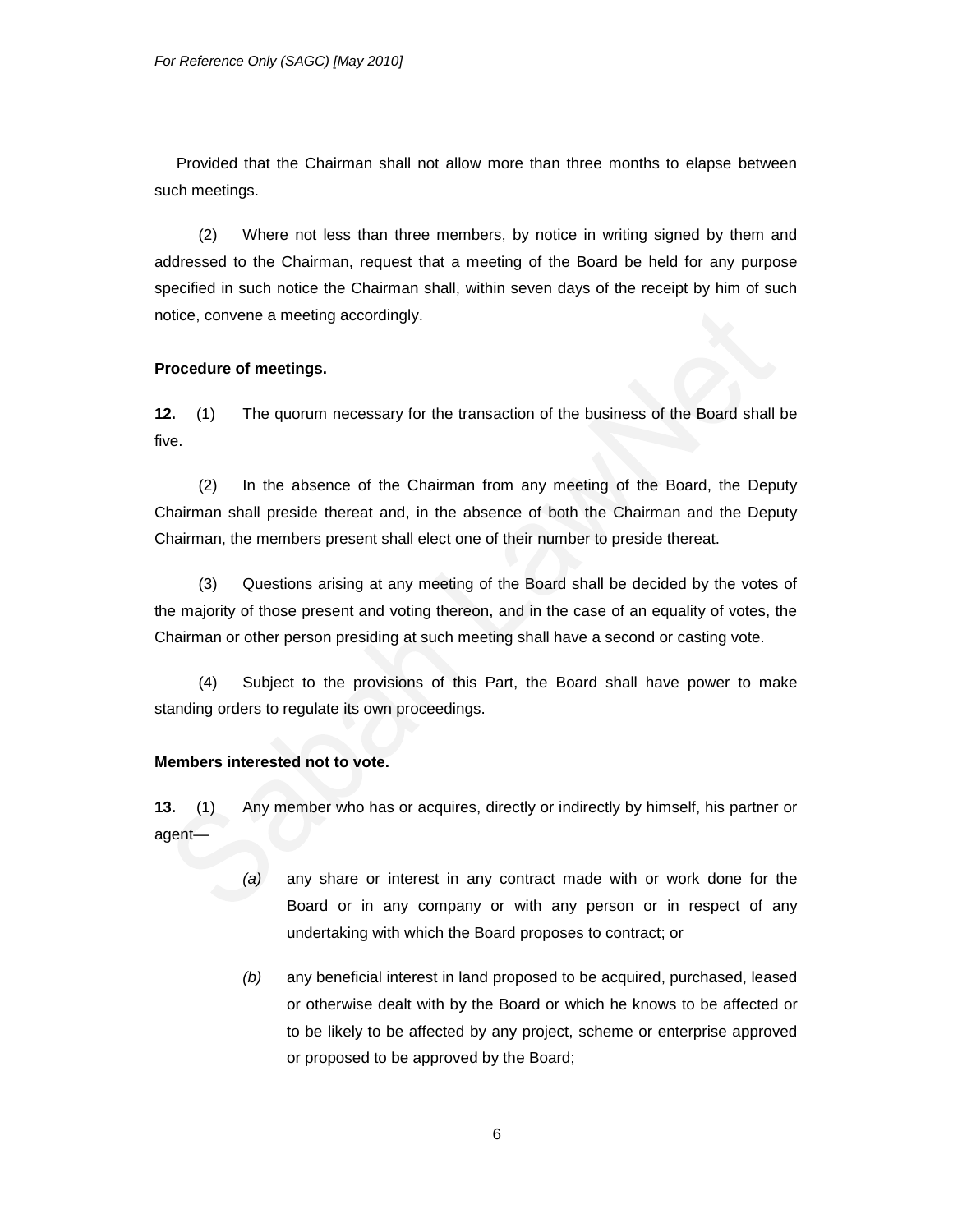shall, before taking part in any proceedings at a meeting of the Board, relating to or affecting directly or indirectly any such contract or land, inform the person presiding at such meeting of the nature and extent of such share or interest, and such information shall be recorded in the minutes of such meeting, and such member shall not vote upon any resolution or question relating thereto, or to matters incidental thereto and if the person presiding at the meeting so requests, such member shall withdraw from the meeting during such deliberation or decision:

Provided that no member shall be deemed to have or acquire any share or interest in a contract with the Board by reason only that he has or acquires a share in any loan issued by the Board or in any security for the same:

Provided further that for the purpose of determining whether there is a quorum, a member who attends the meeting shall be treated as being present notwithstanding that under the provisions of this section he may not vote or has withdrawn.

(2) Any person who contravenes or fails to comply with the provisions of subsection (1) of this section shall be guilty of an offence and shall be liable on conviction to a fine of one thousand ringgit and imprisonment for six months.

#### **Power to appoint committee.**

**14.** (1) Subject to the provisions of this Enactment, the Board may, for any general or special purpose, appoint such committees as it thinks desirable.

(2) A committee may do all such things as may be necessary for the effective carrying out of its functions but shall be subject to the general directions of the Board.

(3) A committee shall consist of a Chairman and not more than five other persons.

(4) A committee may consist of persons who are not members of the Board.

(5) Members of a committee may be paid such remuneration or allowance as the Board may, with the approval of the Minister, determine.

#### **Meetings of a committee.**

**15.** (1) In the absence of the Chairman of a committee from any meeting of the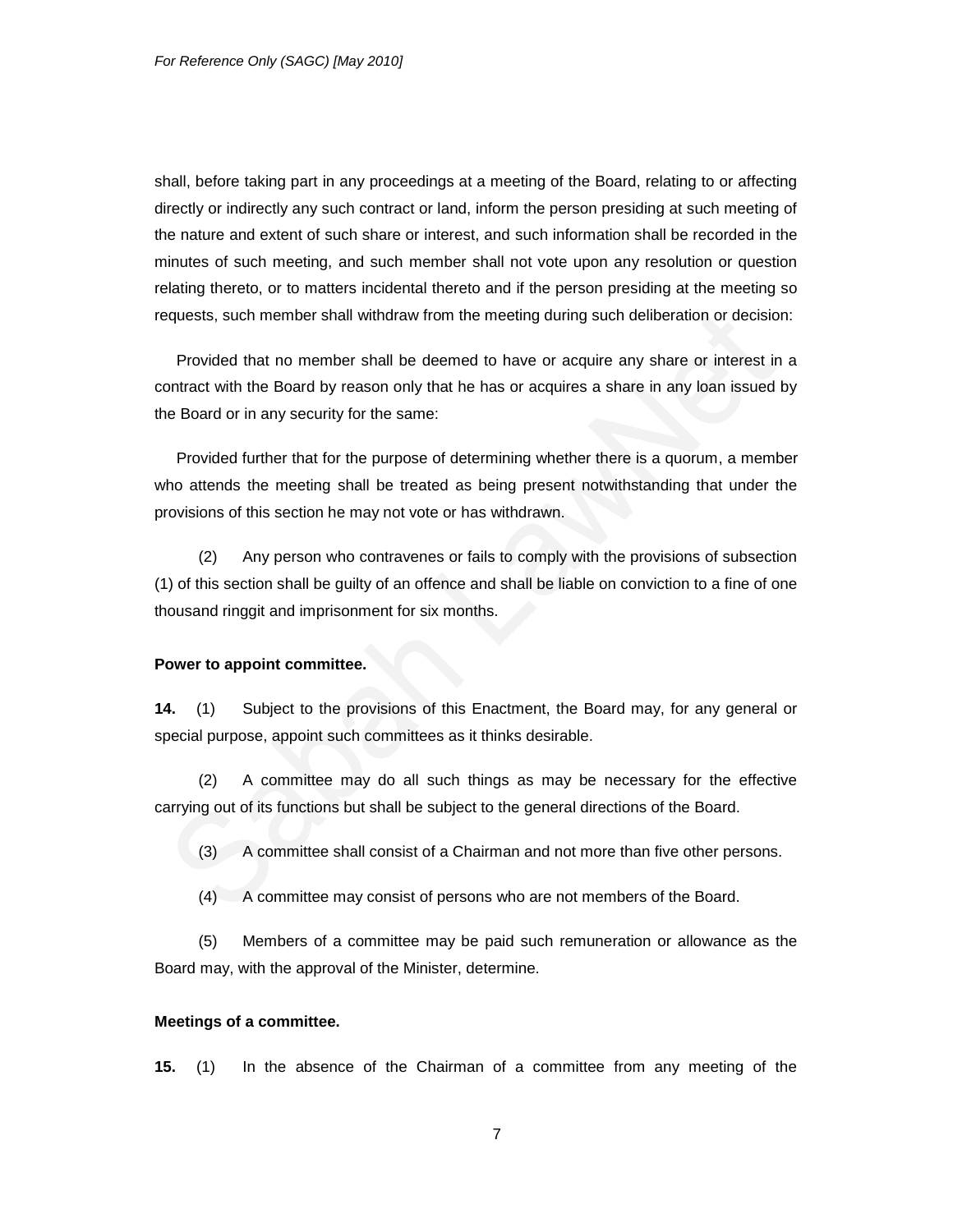committee such other member of the committee as may be elected by the members present shall preside over the meeting.

(2) The quorum for the meeting of a committee shall be three.

(3) Any question to be determined at any meeting of a committee shall be decided by the votes of the majority of those present and voting thereon, and in case of an equality of votes the person presiding shall have a second or casting vote.

(4) A committee may invite to any of its meetings any person who can in its opinion contribute to its deliberations but such a person shall have no right to vote at the meeting.

(5) Subject to this section and the directions of the Board, a committee shall regulate its own procedure.

# **Delegation of powers.**

**16.** (1) The Board may delegate to any committee, member, officer or servant of the Board, such of its functions as it may deem necessary or desirable.

- (2) Any functions delegated under this section—
	- *(a)* may be so delegated subject to such conditions or restrictions as the Board may either generally or specially impose;
	- *(b)* shall be exercised by the committee, member, officer or servant concerned in the same and on behalf of the Board.

(3) No delegation made under this section shall preclude the Board itself from exercising or performing at any time any of the functions so delegated.

### **Power of Chairman to delegate.**

**17.** (1) Subject to the provisions of this Enactment and of any regulations made thereunder, the Chairman may delegate in writing to any member, officer or servant of the Board the power and authority to carry out on his behalf such duties, powers or functions as he may determine.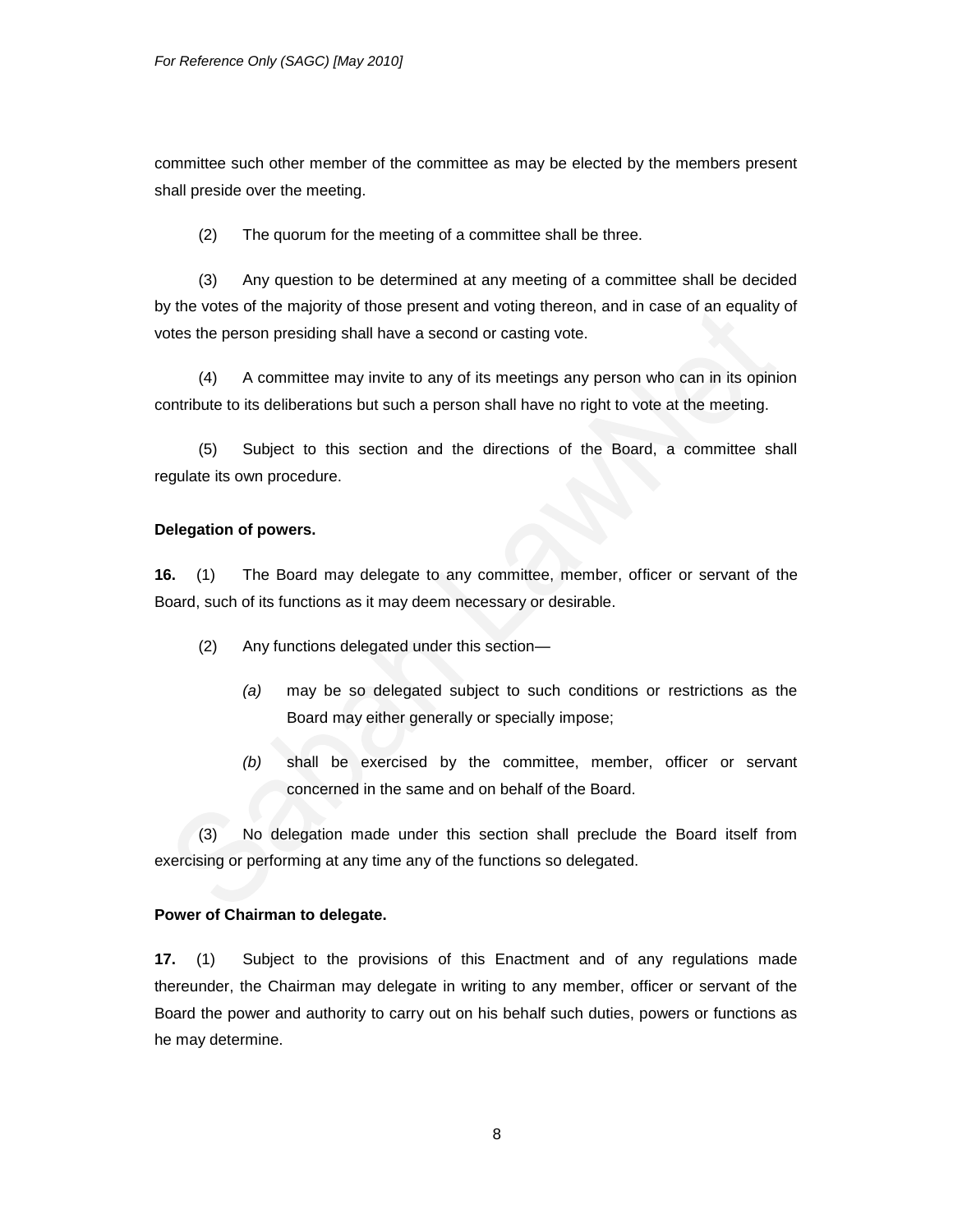(2) The Chairman may at the time of delegating any power or authority under subsection (1) to any member, officer or servant, or at any time thereafter give directions as to the manner in which such delegated power or authority is to be exercised and may at any time revoke, modify or increase such delegation.

# **Execution of documents, etc..**

**18.** (1) The common seal of the Board shall be in the custody of the Chairman and shall not be used except in the presence of the Chairman or Deputy Chairman and one member and such use shall be authenticated by the signatures of such persons and such authentication shall be sufficient evidence that such seal was duly and properly fixed and that it is the lawful seal of the Board.

(2) All documents, other than those required by law to be under seal, to which the Board is a party may be signed on behalf of the Board by the Chairman or any member or by any officer or servant generally or specially authorised in that behalf by the Board.

# **Vacancy not to invalidate acts, etc..**

**19.** (1) No act or proceeding of the Board or any committee thereof shall be questioned on account of any vacancy among the members or on account of the appointment of any member having been defective.

(2) Until the contrary is proved, every meeting of the Board or of any committee thereof shall be deemed to have been duly convened and held and all members present thereat shall be deemed to have been duly qualified.

(3) A statement in any document to the effect that any function has been delegated under this Part shall, unless the contrary is proved, be evidence that such delegation has been lawfully made.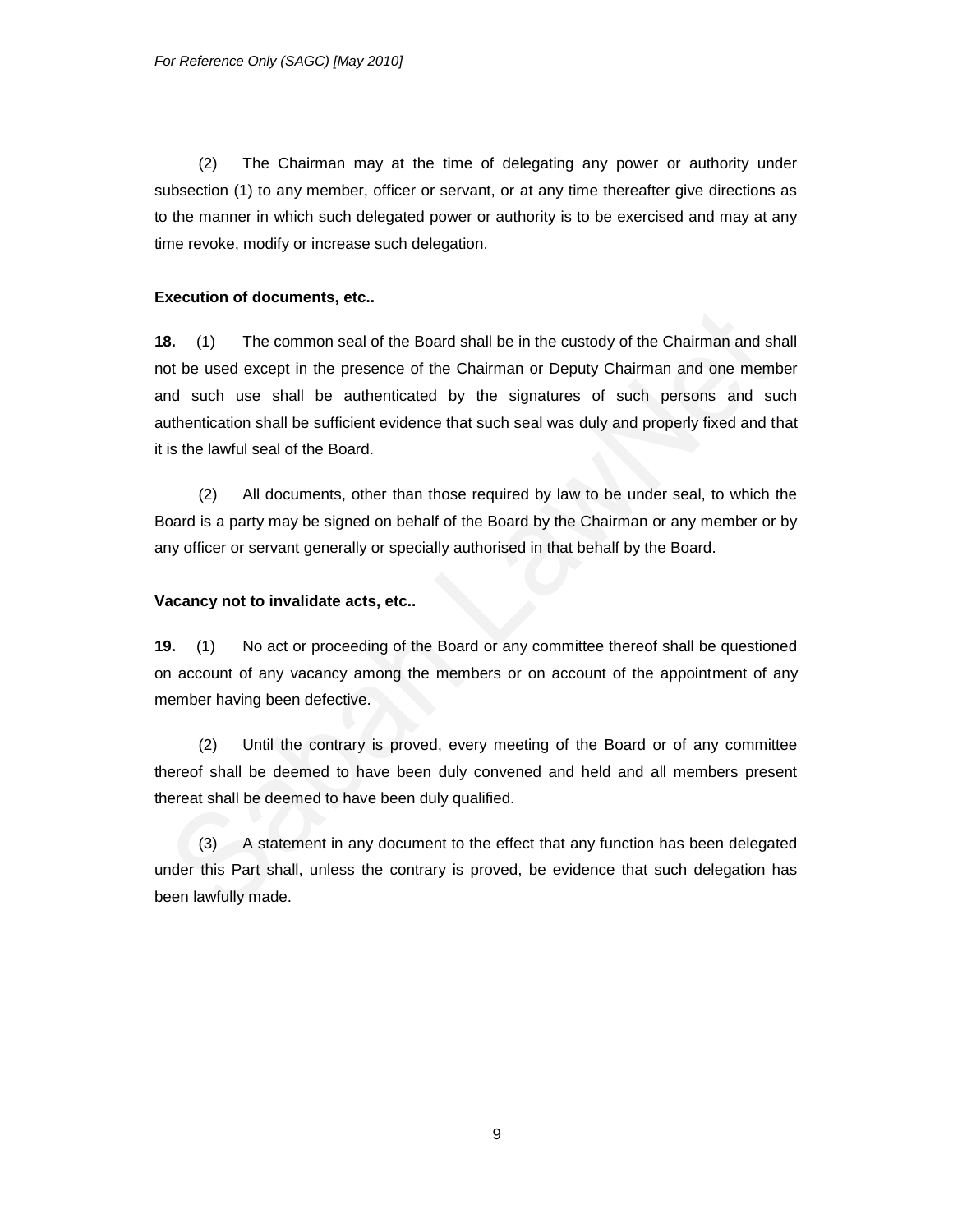#### PART IV

# ADMINISTRATION

#### **Appointment of General Manager, officers and servants.**

**20.** (1) Subject to section 21, the Board shall appoint a General Manager with the approval of the Minister, and such other officers and servants as may be necessary for carrying out its functions and duties under this Enactment.

(2) Whenever the General Manager is prevented by illness, absence from the State, or other like cause from performing his duties as such, or when the office of General Manager is vacant, the Board may appoint one of its officers to perform the duties of General Manager during such period as the General Manager is so prevented from performing his duties or the said office is vacant.

(3) Subject to the approval of the Government, the General Manager and other officers and servants of the Board shall be engaged on such terms and conditions as the Board may think fit.

#### **Restriction on alterations in establishment.**

**21.** The Board shall not, without the approval of the Government, make any addition to its established posts.

# **General Manager as chief executive officer.**

**22.** (1) The General Manager shall be the chief executive officer responsible to the Board and shall perform such duties and exercise such powers as may be determined or delegated by the Board.

(2) Subject to the directions and control of the Board, all officers and servants of the Board shall be under the administrative control of the General Manager.

#### **Officer or servant not to be interested in contracts.**

**23.** (1) No person shall be eligible for employment as an officer or servant of the Board who has, directly or indirectly, by himself or his partner, any share or interest in any contract

10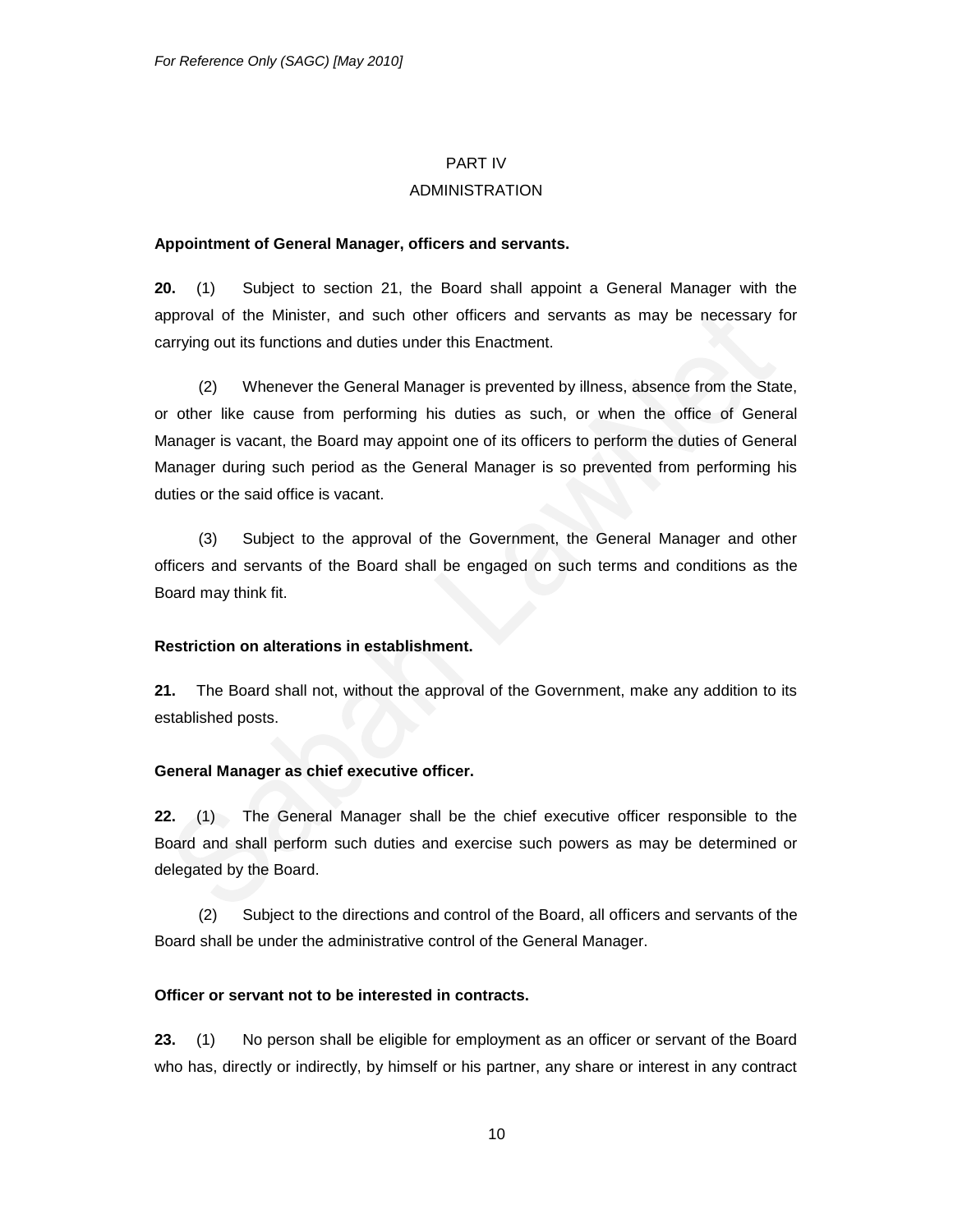with, for or on behalf of the Board.

(2) Any officer or servant of the Board who has or acquires any such share or interest shall be liable in the discretion of the Board to summary dismissal without notice.

(3) No officer or servant shall be deemed to have or acquire any such share or interest by reason only that—

- *(a)* he is or becomes a member of an incorporated company which owns land situated in Sabah or has a contract with or executes work for the Board, or
- *(b)* he has or acquires a share in any loan, issued by the Board or in any security for the same.

# PART V FUNCTIONS OF THE BOARD

# **Duty of the Board.**

**24.** It shall be the duty of the Board to promote and assist the investigation, formulation and carrying out of projects for the development and settlement of land in the State.

# **Powers of the Board.**

**25.** (1) The Board shall have power for the purpose of the discharge of its duty under section 24—

- *(a)* to carry on all activities the carrying on whereof appears to it to be requisite, advantageous or convenient for or in connection with the discharge of its said duty;
- *(b)* to promote and co-ordinate the carrying on of any such activities by corporations established by the Board and to give assistance to such corporations, including financial assistance by way of grant, loan or otherwise;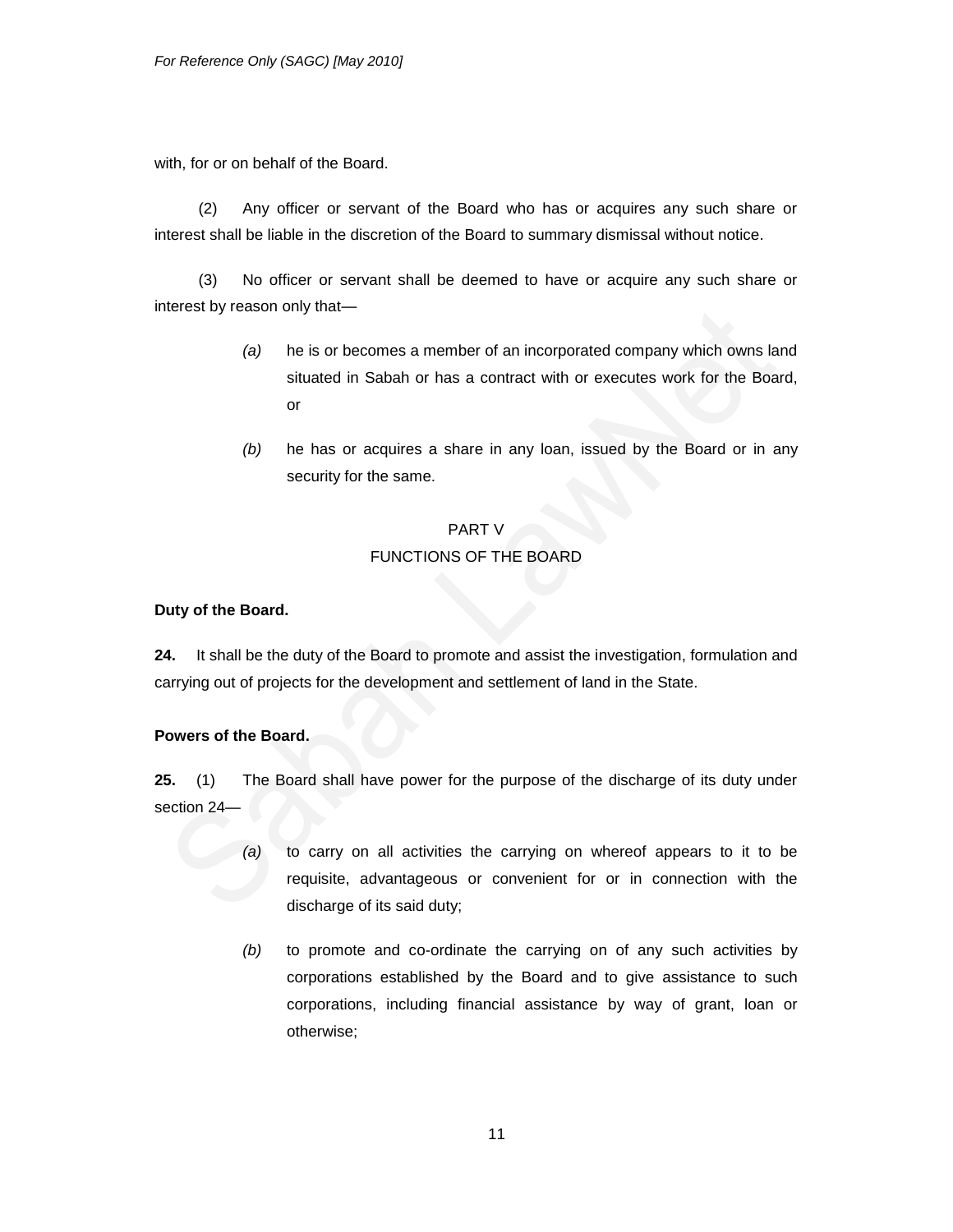- *(c)* to carry on such activities in association with corporations or other boards, bodies or persons (including departments of the Government of the Federation or of any State Government) or as managing agents or otherwise on their behalf;
- *(cc)* to appoint any corporation, body or person to manage all or any of its movable or immovable property, activities or undertakings upon such terms and conditions as the Board may determine;
- *(d)* to make loans, subject to such conditions as the Board may think fit, in accordance with the provisions of this Enactment;
- *(e)* to do anything and to enter into any transaction (whether or not involving expenditure, borrowing in accordance with the provisions of this Enactment in that behalf, granting of loans or investment of money, the acquisition, use and disposal of any movable or immovable property, including rights) which in its opinion is calculated to facilitate the proper discharge of its functions or is incidental or conducive thereto.

(2) In addition to the duties imposed under this section, the Board may undertake such other functions and administer and expend such other monies for such purposes as the Yang di-Pertua Negeri may assign to the Board and in so doing the Board shall be deemed to be fulfilling the purpose of this Enactment and the provisions of this Enactment shall apply to the Board in respect of such functions and the administration and expending of such monies:

Provided always that the accounts of such monies shall be kept separate and apart from those of the Board.

#### PART VI

## FINANCIAL PROVISIONS

### **Fund of the Board.**

**26.** (1) There shall be established a Fund to be known as the "Sabah Land Development Board Fund" (hereinafter called "the Fund") which shall consist of-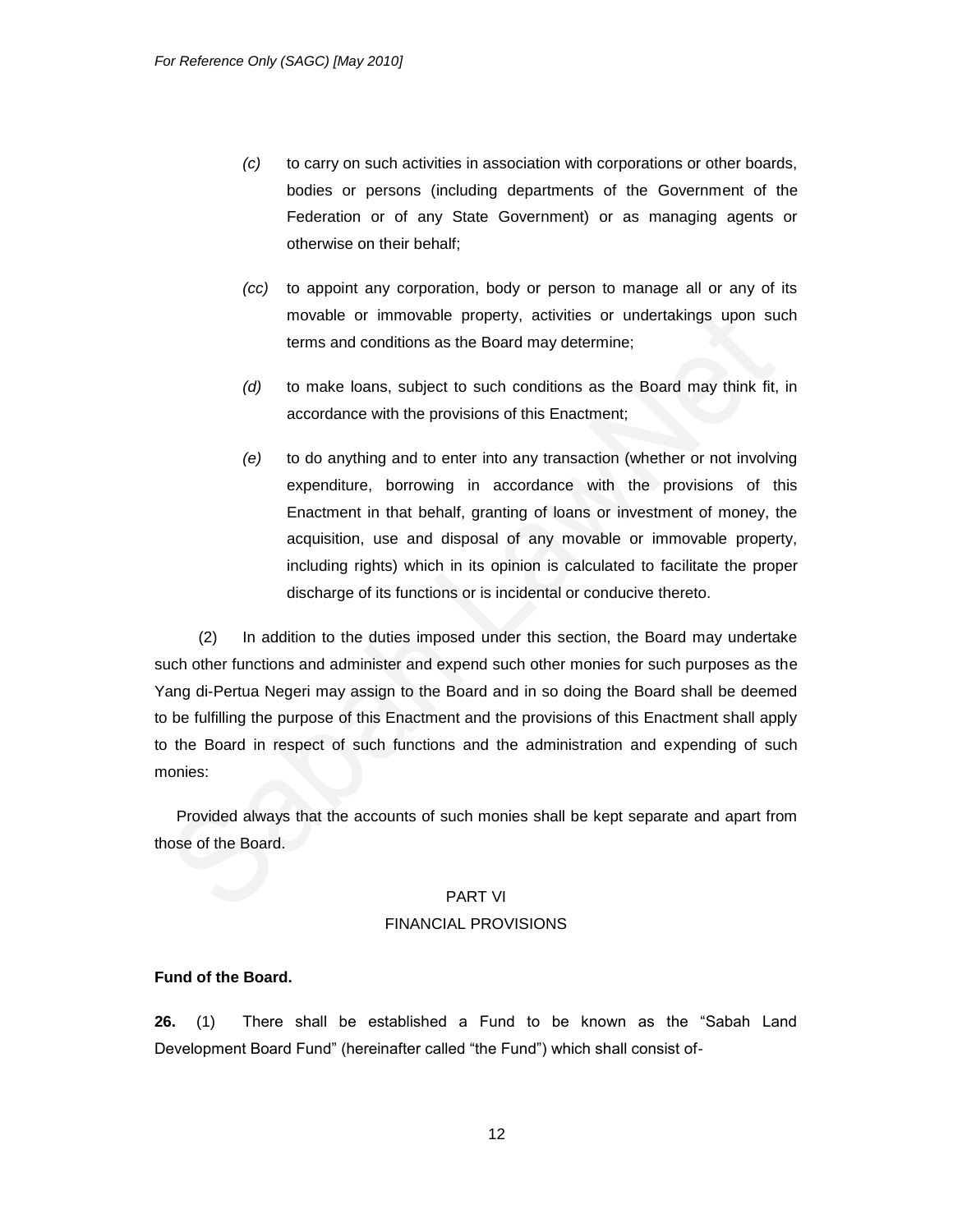- *(a)* such capital sums as may be provided from time to time for the purposes of the Board by the Legislative Assembly of the State;
- *(b)* such capital sums as may from time to time be advanced to the Board by the Federal Land Development Authority, by way of grant, loan or otherwise out of the Land Development Fund;
- *(c)* sums borrowed by the Board for the purpose of meeting any of its obligations or discharging any of its duties;
- *(d)* any property, investments, mortgages, charges or debentures acquired by or vested in the Board; and
- *(e)* all other capital assets which may in any manner become payable to or vested in the Board in respect of any matter incidental to its powers and duties.
- (2) The Fund may be applied in defraying the following charges-
	- *(a)* any loans made by the Board;
	- *(b)* any expenses lawfully incurred by the Board including survey, legal and other fees and costs, and the remuneration of any officer or servant appointed and employed by the Board, including superannuation, allowance or gratuities; and
	- *(c)* any other expenses, costs or expenditure properly incurred or accepted by the Board in the execution of its duty or the discharge of its functions.

# **Balancing of revenue account.**

**27.** It shall be the duty of the Board to conserve the Fund by so exercising and performing its functions and duties under this Enactment as to secure that the total revenues of the Board are sufficient to meet all sums properly chargeable to their revenue account, including, without prejudice to the generality of that expression, provisions, in respect of its obligations under section 28 and depreciation and interest on capital, taking one year with another.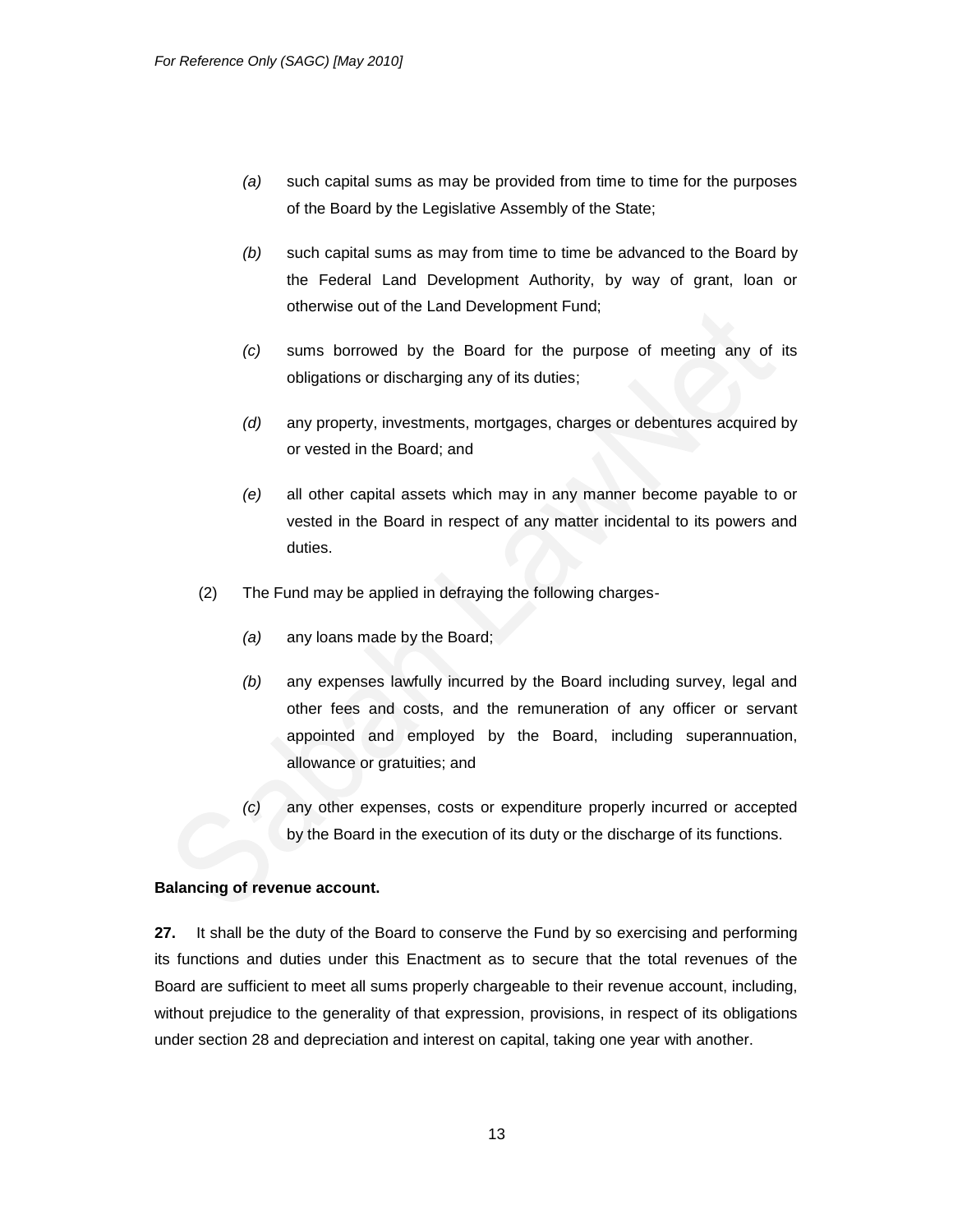# **Reserve fund.**

**28.** (1) The Board shall establish a reserve fund.

(2) The management of the reserve fund, the sums to be paid from time to time to the credit thereof and the application thereof shall be as the Board may determine:

Provided that no part of the reserve fund shall be applied otherwise than for the purposes of the Board.

# **Investment of funds.**

**29.** The Board may, from time to time, invest any of its funds, not immediately required to be expended in the meeting of the obligations or in the discharge of the functions of the Board, in securities authorised for the investment of trust funds by any written law for the time being in force, and may place the same on deposit in any bank or banks licensed under the provisions of the Banking and Financial Institutions Act 1989 *[Act 372.]* or, in any undertaking as may be approved by the Minister of Finance.

# **Borrowing powers.**

**30.** (1) The Board may, from time to time, with the approval of the Minister of Finance, borrow money by the issue of debenture stock or otherwise as the Minister of Finance may direct for the purposes of this Enactment.

(2) The Board may, from time to time, for the purpose of this Enactment, raise loans from the Government, or with the consent of the Minister of Finance, borrow by way of a temporary loan or overdraft from a bank licensed under the provisions of the Banking and Financial Institutions Act 1989 *[Act 372.]*, or otherwise.

# **Loans may be secured by mortgage.**

**31.** The Board may secure the repayment of any sum borrowed, by the mortgage or

l ―Banking and Financial Institutions Act 1989‖ substituted for ―Banking Act 1973‖ by virtue of Act 372.

―Banking and Financial Institutions Act 1989‖ substituted for ―Banking Act 1973‖ by virtue of Act 372.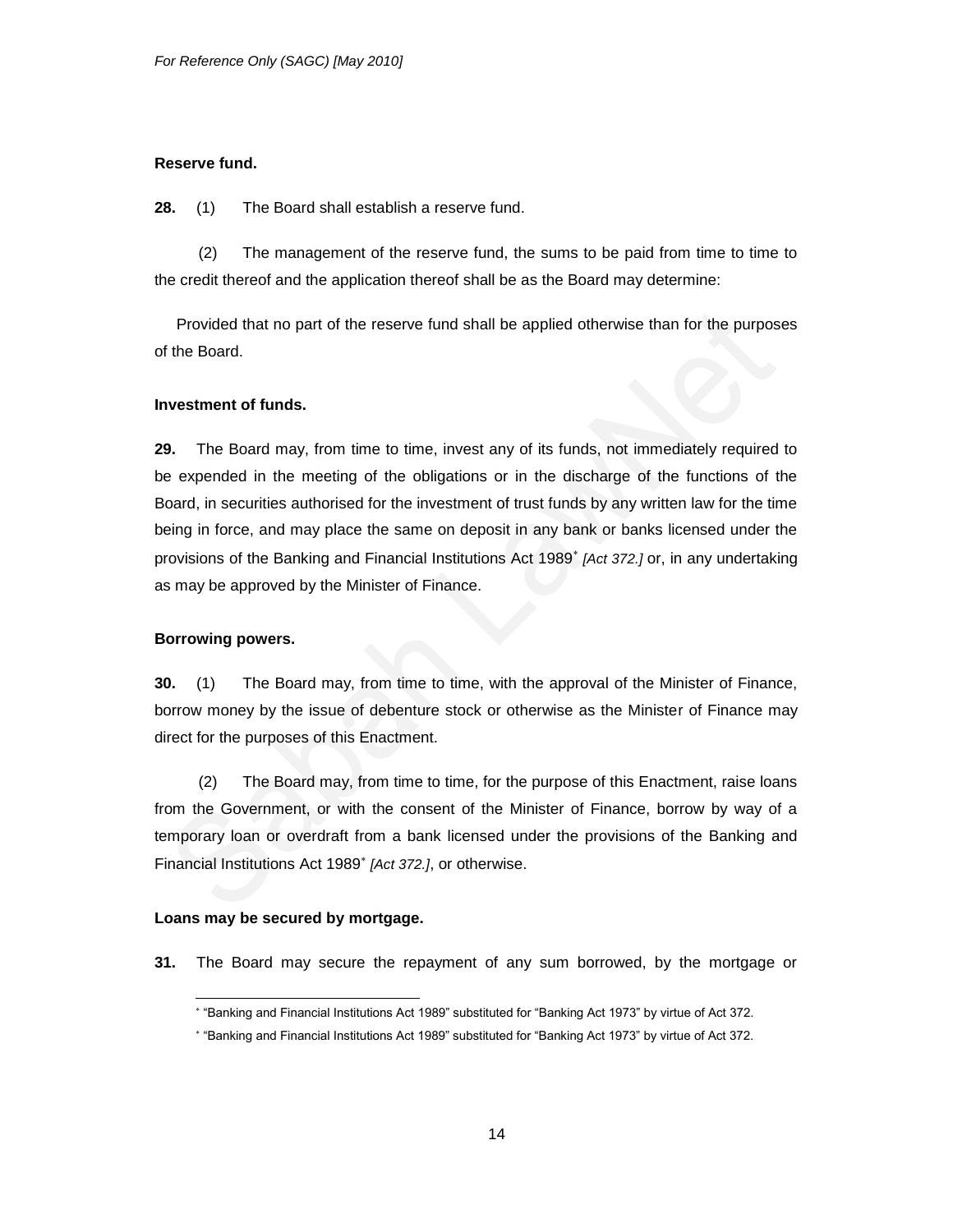charge, legal or equitable, of any property vested in the Board, or of any revenue receivable by the Board under this Enactment or any other written law.

#### **Power to make loans.**

**32.** (1) Subject to such conditions as the Minister may deem fit to impose in particular cases, the Board may, out of the Fund make loans in accordance with the provisions of this Enactment in that behalf in the execution of its duties or in the discharge of its functions under sections 24 and 25.

(2) In making loans under the provisions of subsection (1) the Board may charge such rate of interest as it may deem fit in any particular case.

(3) Every loan shall be repaid to the Board in accordance with the terms and conditions under which such loan was made and the moneys so paid shall thereupon be taken into the accounts of the Board.

(4) Every mortgage to secure loan and every instrument or charge under the provisions of this Enactment shall be approved by the Board, and all costs, charges and expenses incurred in connection therewith shall be paid by the person to whom the loan is made.

# **Power to guarantee loans.**

**33.** The Board may, with the written approval of the Yang di-Pertua Negeri, guarantee any loans made by any bank or financial institution to any applicant approved by the Board for any purpose for which the Board might itself have granted such loan.

#### **Annual Estimates.**

**34.** (1) The Board shall before the commencement of each financial year cause to be prepared and shall adopt annual estimates of income and expenditure of the Board for the ensuing year.

- (2) Supplementary estimates may be adopted by the Board at any of its meetings.
- (3) A copy of all annual estimates and supplementary estimates shall, upon their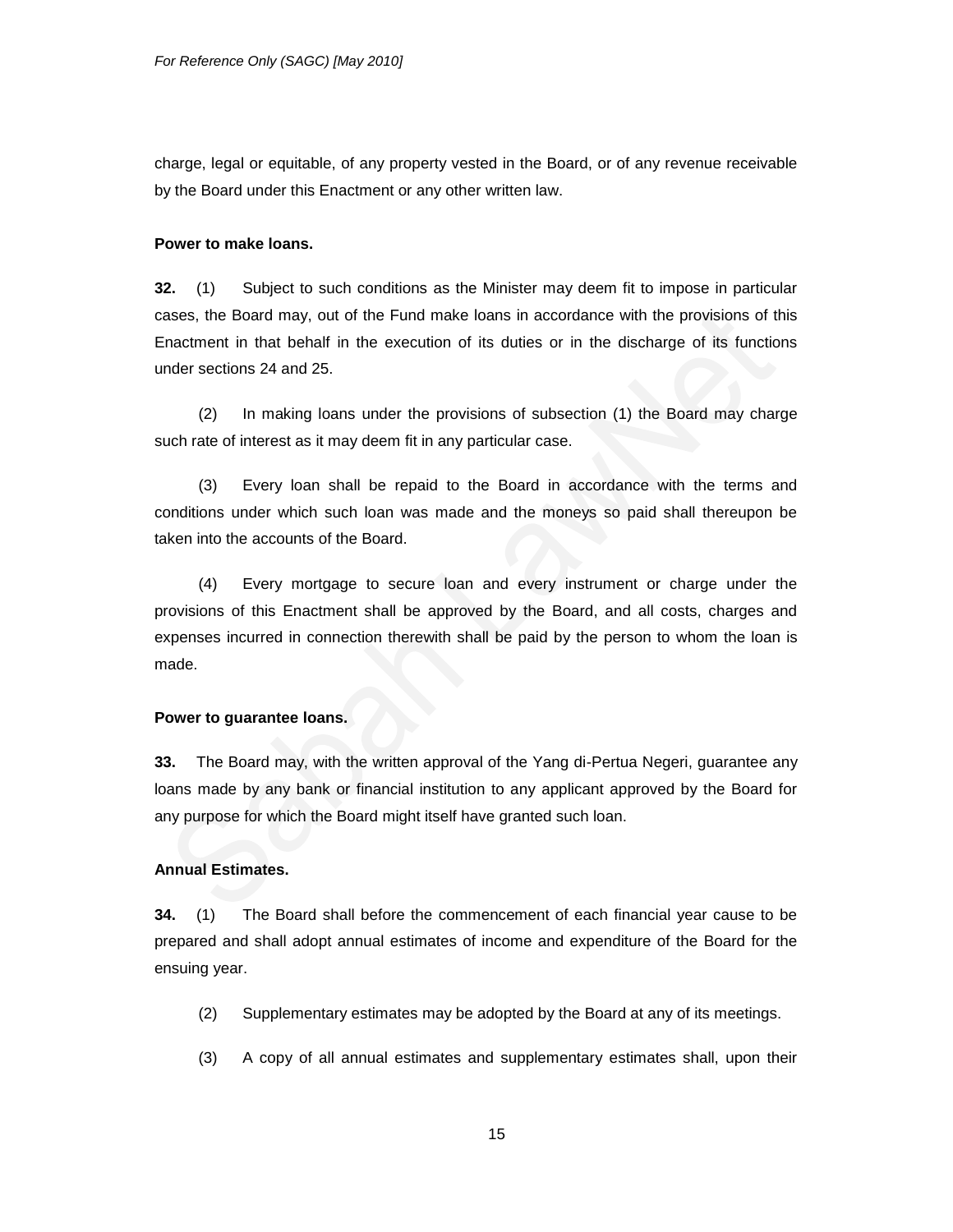adoption by the Board, be sent forthwith to the Minister for his approval.

(4) No expenditure shall be incurred by the Board which has not been included in the annual estimates or supplementary estimates adopted by the Board and approved by the Minister.

#### **Accounts.**

**35.** (1) The Board shall cause-

- *(a)* proper accounts and other records in relation thereto to be kept; and
- *(b)* an annual statement of accounts to be prepared.

(2) The annual statement of accounts of the Board shall present a true and fair view of the financial position of the Board, and of the results of the operations of the Board for the year to which it relates.

(3) The financial year of the Board shall be the period commencing on the 1st day of January and ending on the 31st day of December in each year.

#### **Audit and statement of accounts.**

**36.** (1) The accounts of the Board shall be audited by the Auditor-General.

(2) The board shall not later than 31st July of each year submit the accounts of the Board for the preceding financial year to the Auditor-General for the purpose of audit.

(3) The Board shall, when required by the Auditor-General, produce and lay before him all books and accounts of the Fund concerned, together with all vouchers in support thereof, and relating thereto, and the Auditor-General shall be entitled to require from the Board, or any member, officer, servant, or agent of the Board such information and explanation as he may deem necessary for the performance of his duties as an auditor.

(4) After the end of each financial year, as soon as the accounts of the Board have been audited, the Board shall cause a copy of the statement of accounts, together with a copy of any report made by the Auditor-General on that statement or on the accounts of the Board, to be sent to the Minister who shall lay the same before the Legislative Assembly and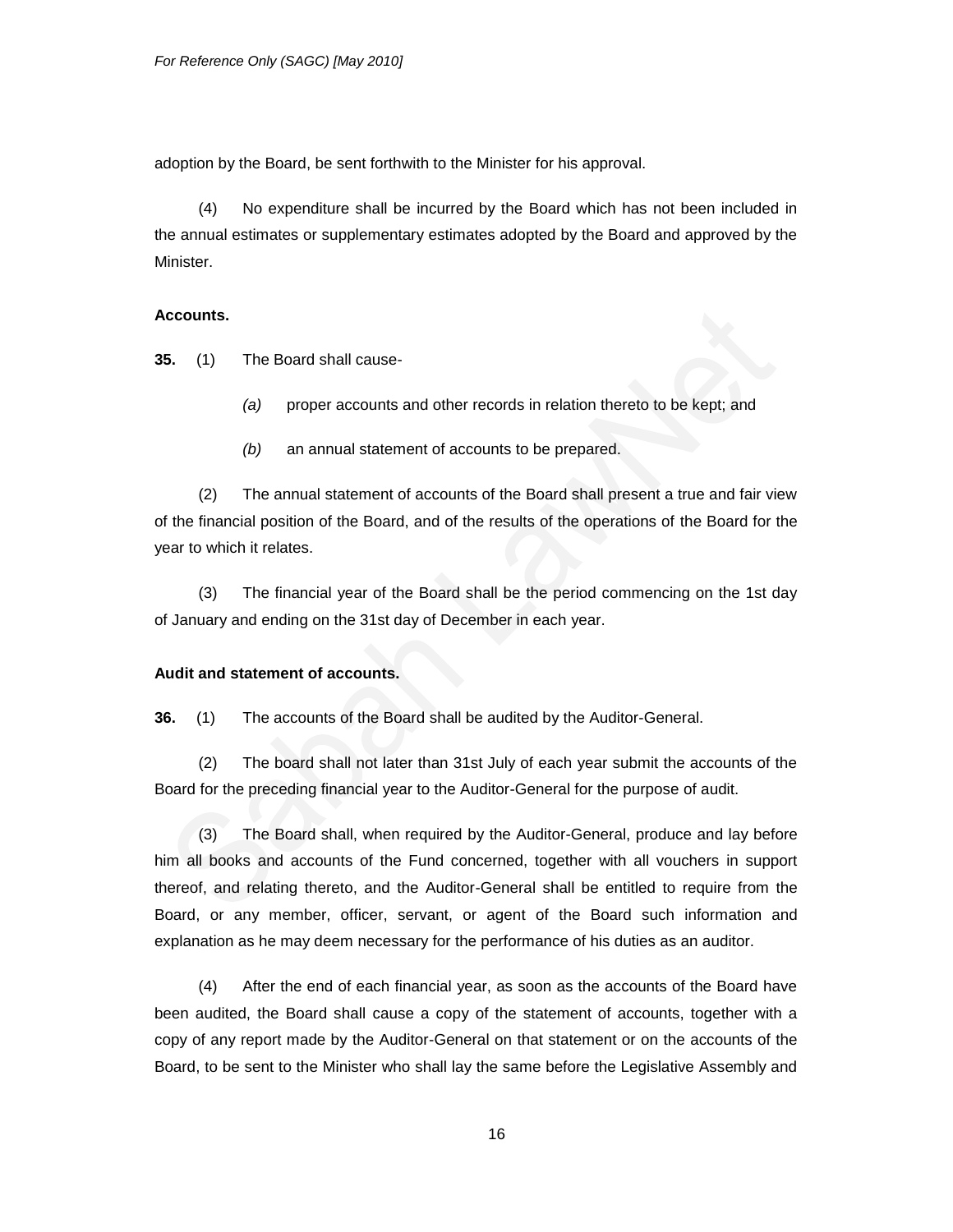cause a copy thereof to be published in the *Gazette.*

## **Annual report.**

**37.** The Board shall, as soon as practicable after the end of each financial year, cause to be made and transmitted to the Minister a report dealing generally with the activities of the Board during such year, and the Minister shall cause a copy of such report to be laid before the Legislative Assembly.

#### **Bank account.**

**38.** (1) All moneys paid to the Board shall be paid into an account in such bank or banks licensed under the provisions of the Banking and Financial Institutions Act 1989<sup>\*</sup>, as may be approved by the Board.

(2) All orders against the said account shall be signed by the General Manager and countersigned by another officer of the Board authorised in writing in that behalf by the Board.

### **When tenders to be called.**

**39.** Tenders for the execution of any work or duty, or for the supply of any materials or for other things necessary for the purposes of the Board whereby the expenditure of the Board is involved, shall be called in such cases and in such manner as the Government may generally or in any particular case direct.

# PART VII

#### GENERAL

#### **Power of Minister to give directions.**

**40.** (1) The Minister may give to the Board directions of a general character, not inconsistent with the provisions of this Enactment, as to the exercise and performance by the Board of its functions and the Board shall give effect to any direction so given.

 $\overline{a}$ ―Banking and Financial Institutions Act 1989‖ substituted for ―Banking Act 1973‖ by virtue of Act 372.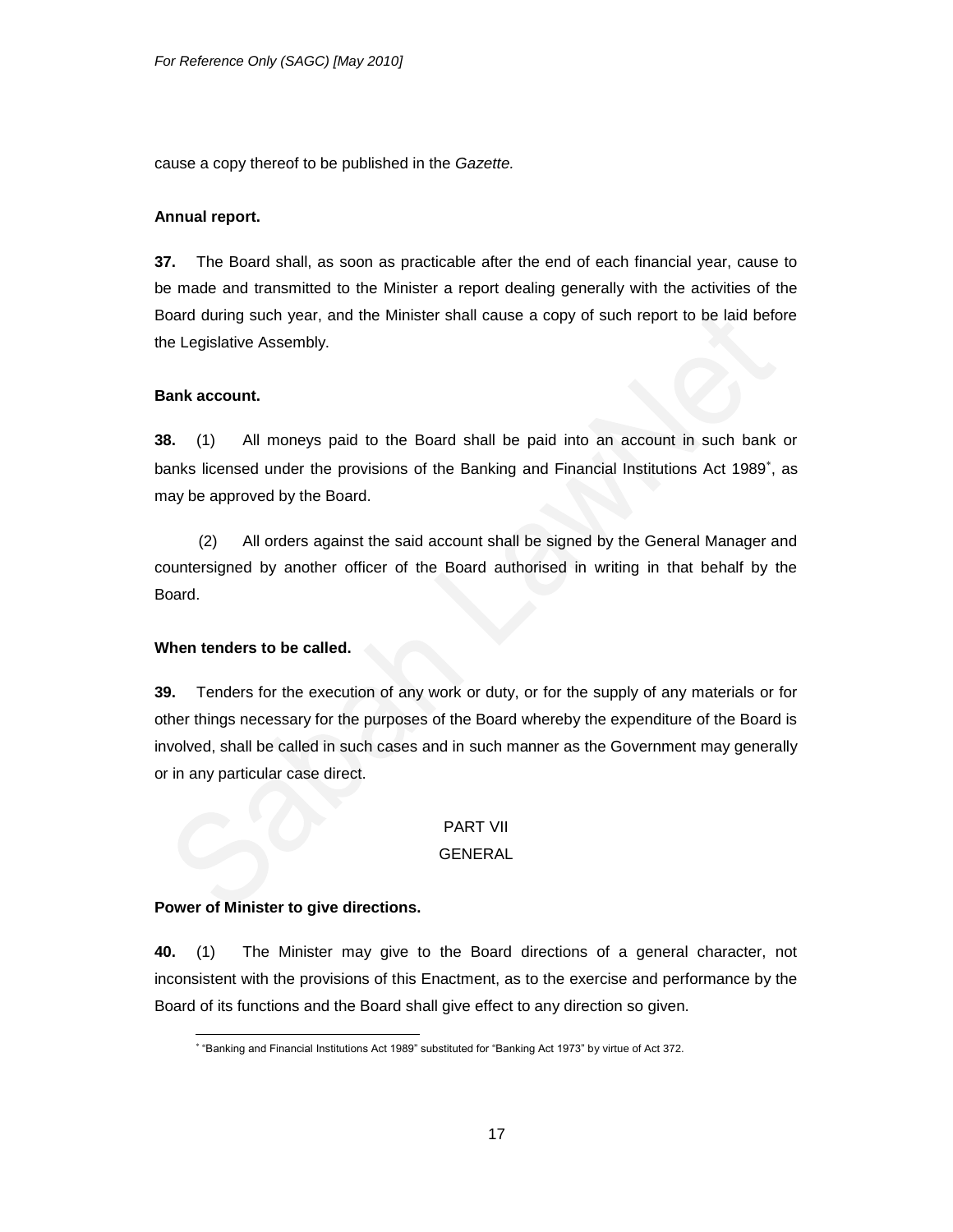(2) The Board shall furnish the Minister with such information with respect to its property and activities as he may from time to time require.

#### **Land acquired compulsorily.**

**41.** (1) Where any immovable property, not being State land, is needed for the purposes of the Board and cannot be acquired by agreement, the Board may request and the Yang di-Pertua Negeri may, if he thinks fit, direct the acquisition of such property, and in such case, such property may be acquired in accordance with the provision of any written law relating to the acquisition of land for a public purpose and any declaration required under any such law that such land is so needed may be made notwithstanding that compensation is to be paid out of funds of the Board, and such declaration shall have effect as if it were a declaration that such land is needed for a public purpose made in accordance with such written law.

(2) When any land is acquired compulsorily by the Government at the request and for the purposes of the Board under the provisions of any written law for the time being in force relating to such acquisition—

- *(a)* the Board shall indemnify the Government against all costs, charges and expenses incurred by the Government in relation to such acquisition;
- *(b)* the Board shall not, without the written consent of the Minister, sell, exchange or otherwise dispose of such land or any interest therein.

# **Transfer of property to Board.**

**42.** (1) The Yang di-Pertua Negeri may at any time by order vest any State land or movable property of the Government in the Board where it appears desirable to do so to enable the Board to carry out its duties and responsibilities.

(2) Property vested in the Board under this section may be so vested absolutely or subject to such terms and conditions as the Yang di-Pertua Negeri may think fit to impose.

(3) Where any land is vested in the Board under this section a delivery of a copy of the order concerned shall, notwithstanding any provision of any State law to the contrary, be sufficient authority to any public officer charged with the responsibility for registering dealings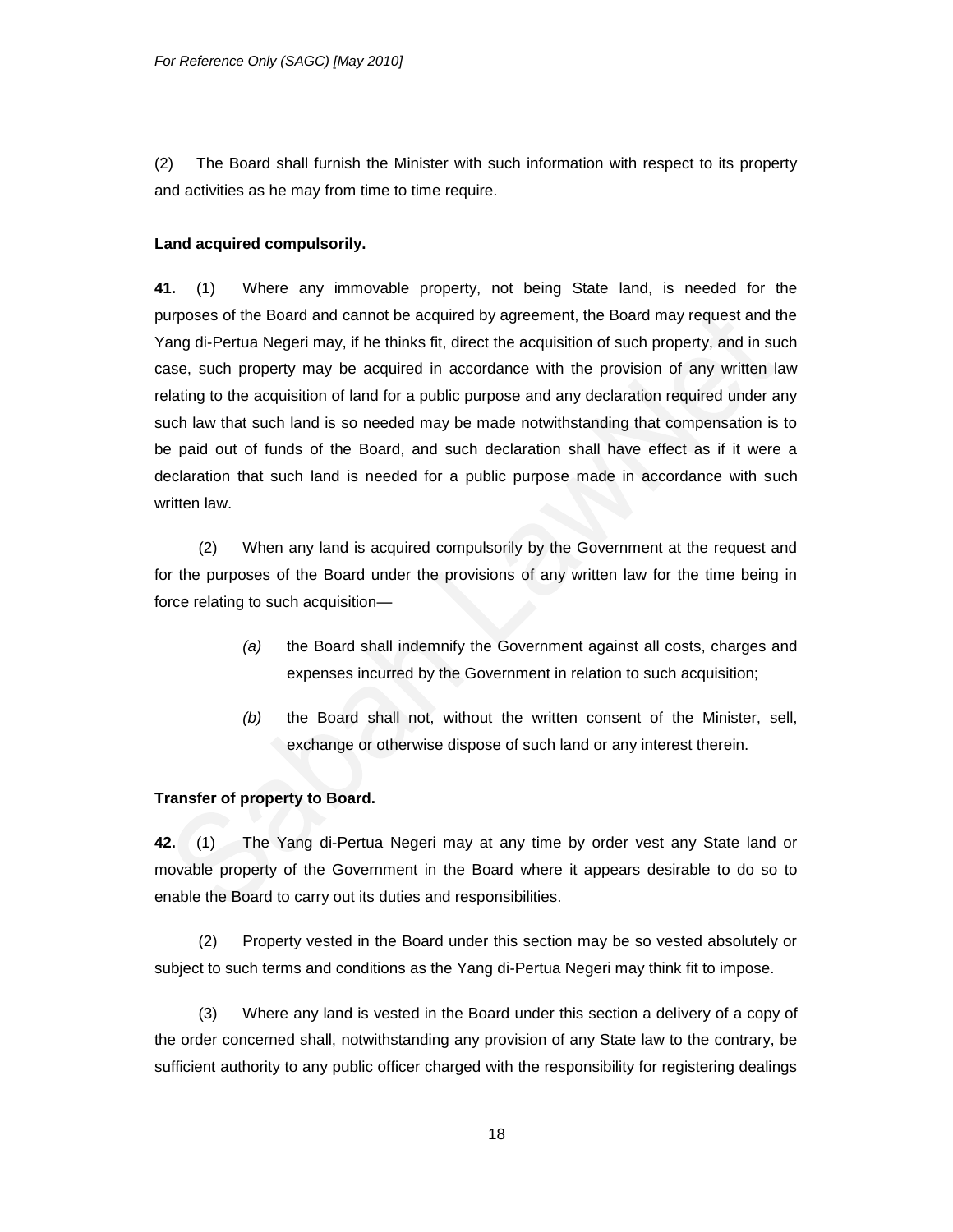with land or the issue of title thereto, and any such officer shall thereupon, without payment of fee, take all necessary steps to perfect the title of the Board to such land.

# **Emergency powers of General Manager.**

**43.** In any case of emergency, the General Manager may direct the execution of any work or the doing of any act which the Board is empowered to execute and do and which he is not by the provisions of this Enactment or the regulations expressly empowered to execute or do and the immediate execution or doing of which is in his opinion necessary and he may direct that the expense of executing the work or doing the act shall be paid from the funds of the Board:

Provided that—

- *(a)* the General Manager shall not take any step under this section in contravention of any resolution of the Board duly passed at a meeting; and
- *(b)* he shall report anything done under this section to the next following meeting of the Board.

# **Power of suspension of executive functions.**

**44.** Notwithstanding any other provisions of this Enactment, the Yang di-Pertua Negeri may by order suspend all or any of the executive functions of the Board or of any member or of any officer or servant thereof and assign the same to any person or persons for such period as he may deem fit.

# **Secrecy and penalty.**

**45.** (1) Except for the purposes of this Enactment or of any criminal proceedings under this Enactment, no member, or officer or servant of the Board shall disclose any information with respect to any individual business, which has been obtained by him in the course of his duties and which is not published in pursuance of this Enactment.

(2) Any person knowingly contravening the provision of subsection (1) shall be guilty of an offence and shall be liable on conviction to a fine not exceeding five thousand ringgit or to imprisonment for a term not exceeding one year.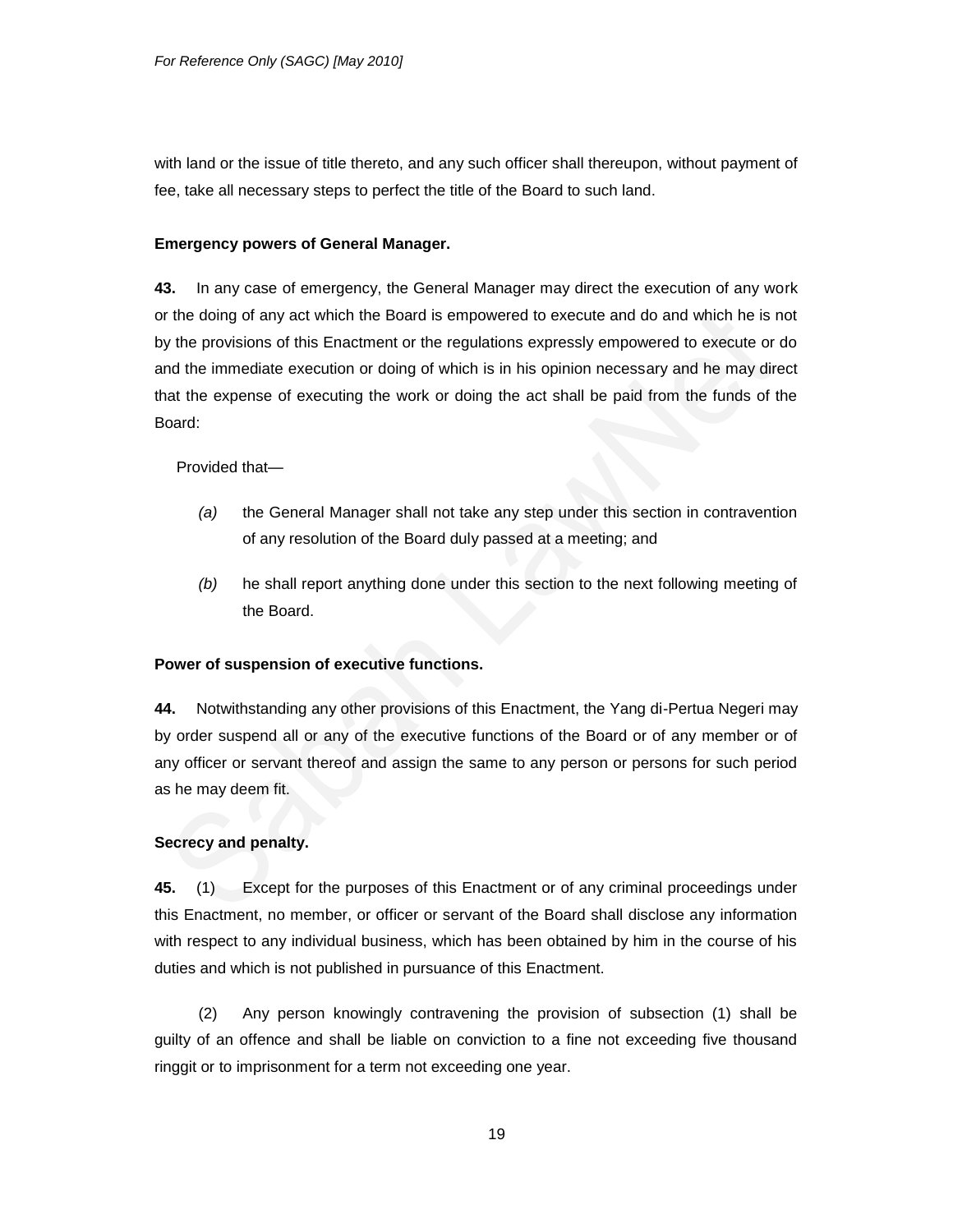### **Protection against legal proceedings.**

**46.** (1) No action, suit, prosecution or other proceedings shall be brought or instituted personally against any member of the Board or against the officer or servant appointed by the Board in respect of any act done or statement made *bona-fide* in pursuance or execution or intended execution of this Enactment.

(2) Where a person is exempted from liability by reason only of the provision of this section the Board is liable to the extent that it would be if such person were a servant or agent of the Board.

### **Public servants.**

**47.** All members, officers, and servants of the Board shall be deemed to be public servants within the meaning of the Penal Code *[Act 574.]*.

# **Public Authorities Protection Act 1948.**

**48.** The Public Authorities Protection Act 1948 *[Act 198.]* shall apply to any action, suit, prosecution or proceeding against the Board or against any member, officer, servant or agent of the Board in respect of any act, neglect, or default done or committed by the Board or such person in such capacity.

# **Persons authorised to prosecute.**

**49.** Any prosecution for an offence under this Enactment may be conducted by any person employed by the Board or by any public officer authorised in writing in that behalf by the State Attorney-General.

## **Sanction for prosecution.**

**50.** No prosecution for any offence punishable under this Enactment shall be instituted except by or with the previous sanction in writing of the State Attorney-General.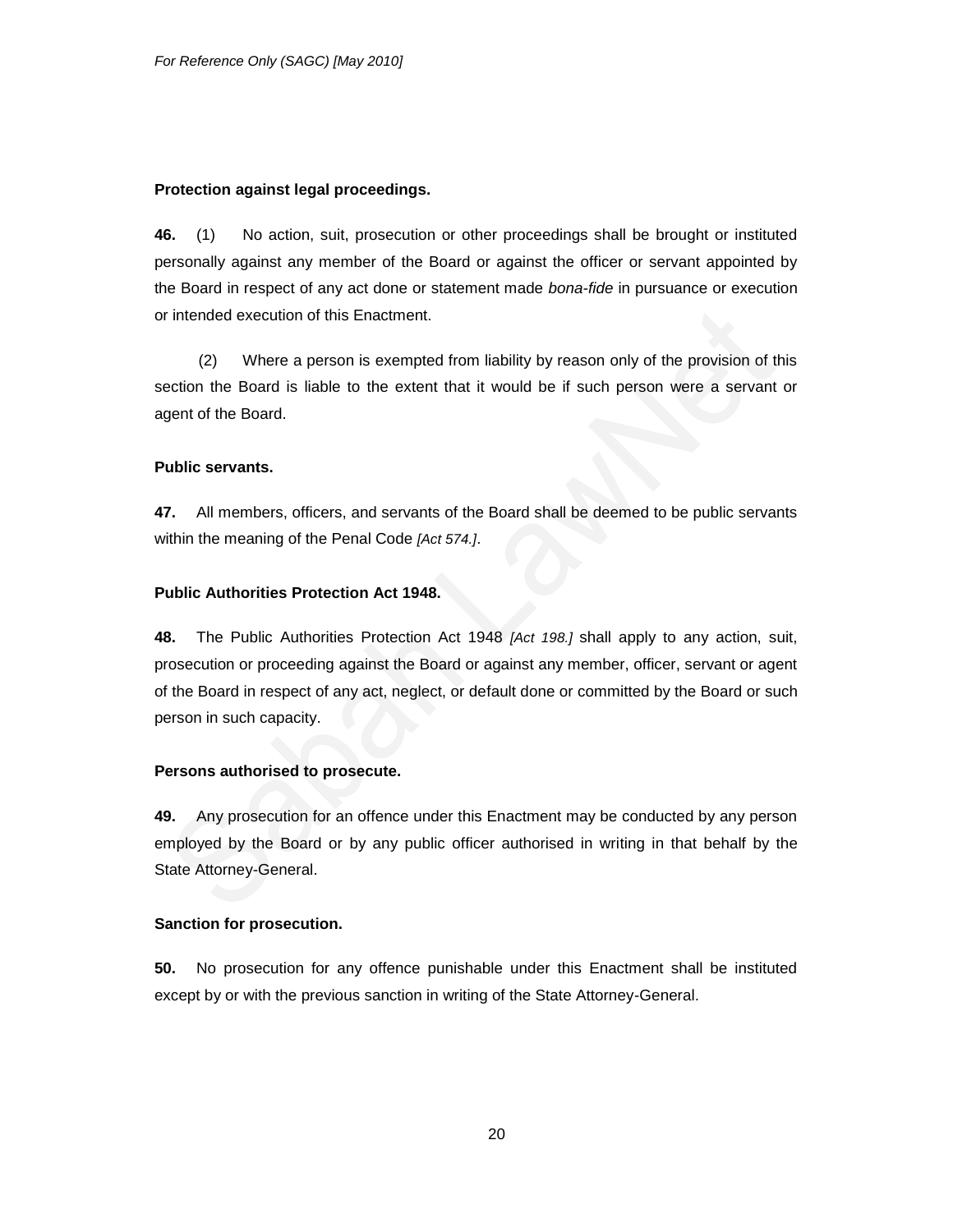### **Power to transfer or dispose of property etc..**

**50A.** Notwithstanding the provisions of any written law to the contrary, subject to the approval of the Minister, the Board shall have the power to transfer or dispose of all or any part of its undertakings, movable or immovable property or rights to any corporation, body or person upon such terms and conditions as the Board may determine.

### **Transfer of property, powers, rights, liabilities and duties.**

- **51.** Upon the commencement of this Enactment—
	- (*a*) all powers, rights, privileges, obligations or liabilities acquired, accrued, or incurred by the Sabah Land Development Board established under the provisions of the Land Development Ordinance, 1956 *[F.M.S. 20 of 1956.]*, (hereinafter referred to as "the former Board") shall devolve on the Board;
	- *(b)* all property of whatever nature possessed by or vested in the former Board shall be possessed by or vested in the Board as the case may be;
	- *(c)* all deeds, bonds, agreements, instruments and working arrangements made by the former Board, subsisting immediately before the commencement of this Enactment shall be in full force and effect against or in favour of the Board and enforceable as fully and effectually as if, instead of the former Board, the Board had been named therein as been a party thereto;
	- *(d)* all appointments made for the former Board shall continue to be in force and have effect as if the same had been made under this Enactment;
	- *(e)* all proceedings, whether civil or criminal, or causes of action pending or existing immediately before the commencement of this Enactment by or against the former Board may be continued or instituted by or against the Board; and
	- *(f)* all persons who, immediately before the commencement of this Enactment, were employed as officers or servants of the former Board shall continue to be employed by the Board as officers or servants, as the case may be, upon the

l

F.M.S. 20 of 1956 has been superseded by Land Development Act 1956 (Act 474).